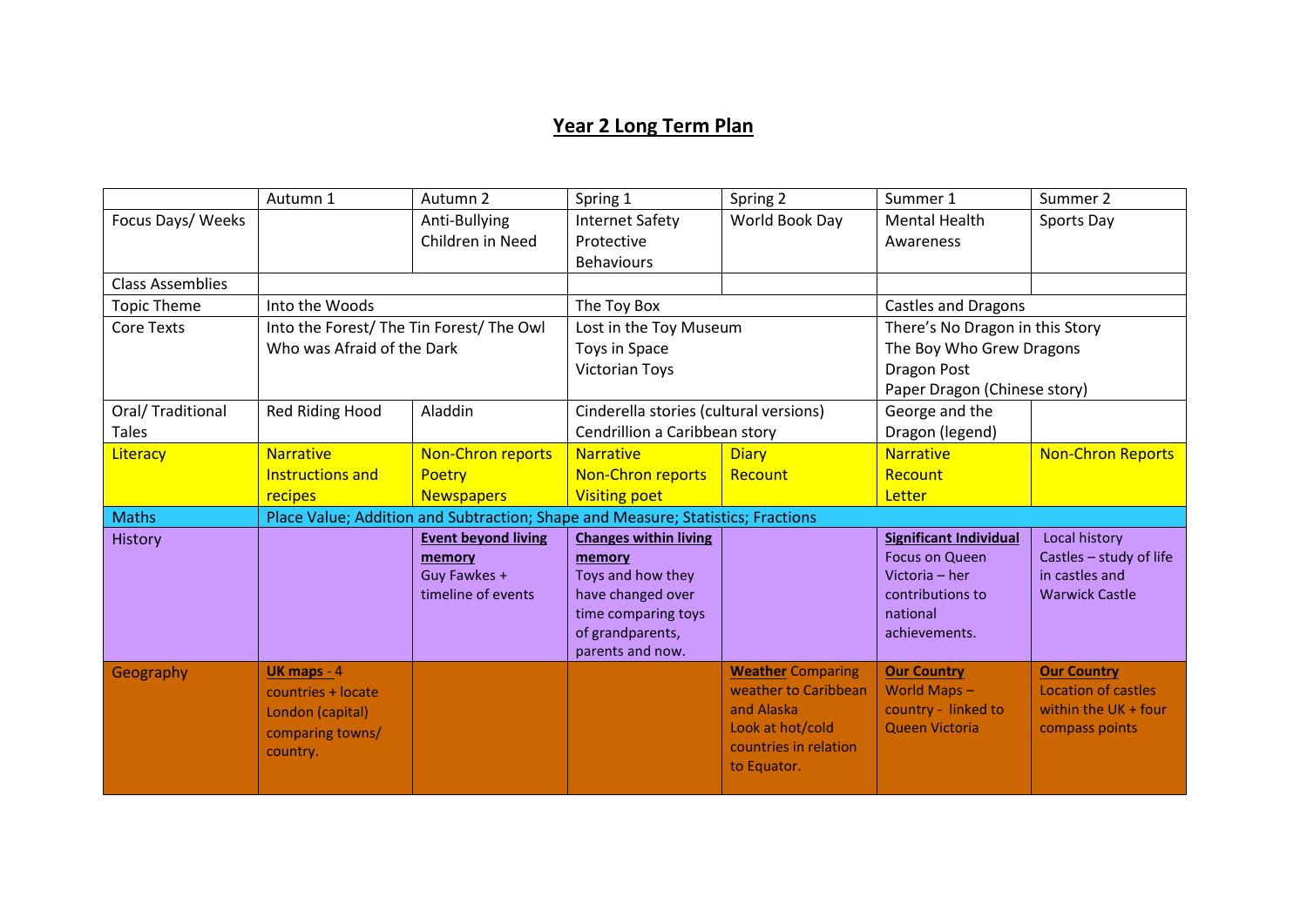| <b>Science</b>           | <b>Habitats</b><br><b>Identify how</b><br>different habitats<br>provide for the basic<br>needs of different<br>animals |                                                                                                                                                      | <b>Materials and their</b><br><b>Properties</b><br><b>Describing everyday</b><br>materials and their<br>best uses |                                                                                                                                                             | <b>Exercise, Hygeine</b><br>and the Human Body<br>The effect of<br>exercies, diet and<br>hyegine on body<br>parts. Identifying key<br>body functions | <b>Animals and their</b><br><b>Babies</b><br><b>Identify the basic</b><br>needs of aimals,<br>including humans,<br>and compare needs<br>for survival     |
|--------------------------|------------------------------------------------------------------------------------------------------------------------|------------------------------------------------------------------------------------------------------------------------------------------------------|-------------------------------------------------------------------------------------------------------------------|-------------------------------------------------------------------------------------------------------------------------------------------------------------|------------------------------------------------------------------------------------------------------------------------------------------------------|----------------------------------------------------------------------------------------------------------------------------------------------------------|
| <b>Design Technology</b> | <b>Food Technology</b>                                                                                                 | <b>Mechanisms - Slides</b><br>and Levers<br><b>Christmas Cards</b>                                                                                   | <b>Selecting and Using</b><br>Tools make-felt<br>finger puppets                                                   |                                                                                                                                                             | Mechanisms $-$<br>Wheels and levers -<br>design and make a<br>cart                                                                                   |                                                                                                                                                          |
| <b>Art</b>               | <b>Colour mixing with</b><br>paint and identifying<br>colours and patterns<br>in the Autumn<br>environment.            | <b>3D Sculpture Forest</b><br><b>Sculptures of Thomas</b><br>Dambo To design and<br>make their own 3D<br>sculpture of a forest<br>animal / minibeast | <b>Sketching and</b><br>drawing - developing<br>pencil skills drawing<br>toys in sketch books.                    | <b>Paint Techniques</b><br><b>Wassily Kandinsky-</b><br>The Toy Box.<br>To use shapes and<br>repeat, colourful<br>patterns to design a<br>colourful artwork | Fire bird by Niki de<br><b>Saint Phalle</b>                                                                                                          | <b>Decorative</b><br><b>Techniques Dragon</b><br>design; making with<br>clay adding on<br>textures using a<br>range of decoration.<br><b>Dragon eyes</b> |
| ICT                      | E-safety - internet<br>rules in school                                                                                 | <b>E-Safety - user</b><br>names to log on<br>safely                                                                                                  | <b>E-Safety - keeping</b><br>information priviate                                                                 | E-Safety - what to do<br>if something makes<br>us uncomfortable on<br>the internet/ Safer                                                                   | <b>E-Safety - dangers of</b><br>some new<br>technology                                                                                               | E-Safety - recap of<br>all key points of<br>year's work                                                                                                  |
|                          | <b>Logging on</b>                                                                                                      | <b>Digital Literacy-</b><br><b>Effective searching</b><br>and ideas                                                                                  | Coding $-$ an<br>introduction.                                                                                    | <b>Internet Day</b><br><b>Animated stories</b>                                                                                                              | <b>Digital Literacy Send</b><br>an email asking<br>question about topic                                                                              | <b>Making Music</b>                                                                                                                                      |
| <b>Music</b>             | To learn songs ctions<br>to perform to an<br>audience with<br>awareness of pitch $-$<br><b>BBC Red Riding Hood</b>     | Christmas carols -<br>exploring christmas<br>songs around the<br>world                                                                               |                                                                                                                   | <b>The Nutcracker suite</b><br>To experiment, select<br>and combine sounds<br>to explore rhythm,<br>beat and tempo                                          |                                                                                                                                                      | <b>Tudor Style music</b><br>Identify instruments,<br>high and low sounds<br>and pitch.                                                                   |
| P.E.                     | <b>Dance</b>                                                                                                           | <b>Gymnastics - exploring</b><br>different ways of<br>moving and balancing                                                                           | <b>Gymnastics -</b><br><b>Explore changes of</b><br>speed/ direction of<br>movement                               | $Games$ – participate in<br>mini-team games and<br>develop sportsmanship                                                                                    | Games - bat and ball<br>skills                                                                                                                       | <b>Fundamental Skills-</b><br>jumping; running;<br>co-ordinating linked to<br>athletics                                                                  |